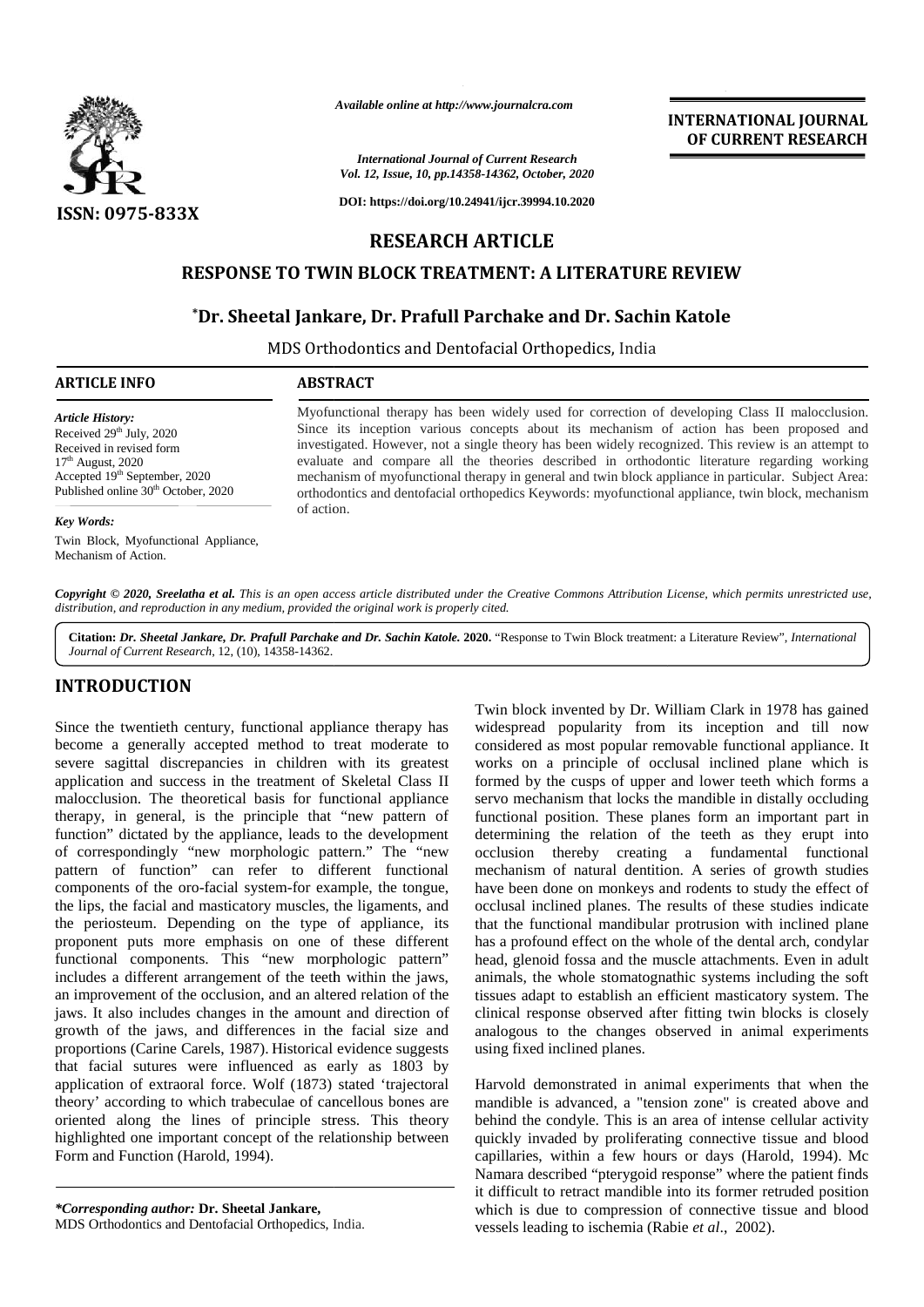**Vascular Endothelial Growth Factor:** (VEGF) is a potent regulator of neovascularization expressed during endochondral ossification of long bones as well as mandibular condyle. Chondrocytes in the mandibular condyle stimulate VEGF which stimulates neovascularization and marks the onset of endochondral bone formation. The expression of VEGF in the mandibular condyle increases upon forward posturing of the mandible, with the pattern of expression closely related to new bone formation. Mechanical load is an important regulator of chondrocyte metabolism and is necessary to maintain cartilage matrix properties. Changes in the degree or frequency of loading significantly affect the production of matrix molecules such as type II collagen and proteoglycans. Mandibular advancement leads to an increase in VEGF by the chondrocytes, which is the regulator of the process of recruiting new blood vessels into the hypertrophic cartilage matrix of the condyle. The newly recruited blood vessels deliver mesenchymal cells required to replenish the population size of the osteoprogenitor cells needed for differentiation into bone-making cells in order to replace the hypertrophic cartilage matrix in the condyle with bone. The invasion of new blood vessels into the hypertrophic cartilage matrix marks the onset of endochondral ossification (Rabie *et al*., 2001).

The process of differentiation of chondrocytes is regulated by Sox 9 transcription factor. Sox 9 is a high-mobility-group–type transcription factor that controls the differentiation of mesenchymal cells into chondrocytes by directly activating the gene expression for type II collagen. It is regulated by several factors such as fibroblast growth factors, tumor necrosis factor and bone morphogenetic protein-2 (BMP-2) that play important roles in craniofacial development and bone formation. Type II collagen that is synthesized by chondrocytes is the main type of collagen that forms the framework of the cartilage matrix in the growing condyle. After cartilage matrix formation, chondrocytes mature and hypertrophy. Hypertrophic chondrocytes secrete type X collagen, which marks the onset of endochondral ossification and the replacement of the hypertrophic cartilage matrix with bone (Voudouris, 2000).

#### **Cellular response to mandibular protrusion**-

**Rabie** *et al* examined cellular response following mandibular advancement with bite jumping appliance in Sprague-Dawley rats and found the amount of bone formation in the anterior, middle and posterior area of the glenoid fossa. The highest level of new bone deposition occurred in the posterior region of the glenoid fossa. In the fibrous layer, the fibroblasts were found to be packed parallel to the articular surface on day 3 and became increasingly oriented towards the direction of the pull by disc fibers from day 7 onwards. The fibroblasts were round at the beginning and were stretched and flattened by the mandibular protrusion. The mesenchymal cells beneath the fibrous layer were arranged in line with the articular surface on day 3. With the mandibular protrusion, however, the axis of the the mesenchymal cells became increasingly aligned with the presumed direction of pull. In the cancellous bone layer, the osteoblasts and osteocytes were randomly packed at the beginning of mandibular protrusion. The identification of the temporal sequence of the cellular response revealed that the mesenchymal cells in the posterior region of the glenoid fossa were oriented in the direction of the pull. This might account for the enhanced bone deposition in this region during mandibular protrusion (Camilo Yamin, 1997).

**Mechanism of action of Twin Block:** Various theories have been proposed to explain the mechanism of action of inclined planes

**Genetic theory:** It suggests condyle is under strong genetic control like epiphysis of long bones. Although this may be related to prenatal rather than post-natal development of mandible, several long-term investigations actually showed clinically insignificant condylar growth modification after continuous mandibular advancement with a reasonable retention period in human being (Aggarwal, 1999).

**Muscle hyperactivity theory:** It suggests hyperactivity of lateral pterygoid muscles promotes condylar growth. Anatomically LPM tendon is attached to the fibrous capsule of TMJ which in turn attaches to the fibrocartilagenous layer of condylar head and neck. However, permanently implanted longitudinal muscle monitoring techniques have found that condylar growth is actually related to decreased activity of the lateral pterygoid muscle. Camilo Yamin *et al* (1987) studied electromyographic activity of masseter, digastric and superior and inferior head of lateral pterygoid muscles by chronically inserted EMG electrodes and found a decrease in EMG activity of all four muscles following insertion of functional appliance (Nitzan, 1994). Aggarwal *et al* (1999) found the increased activity of masseter and anterior temporalis muscle and concluded that this electromyographic increase in activity is due to the enhanced stretch (myotactic) reflex of elevator muscles.<sup>13</sup>

**Functional matrix theory:** It postulates that the principle control of bone growth is not the bone itself, but rather the growth of soft tissues directly associated with it. Although this was supported by investigations testing the different growth and developmental responses between the condyle and epiphysis, there has been no explanation as to exactly how condylar growth would be stimulated questioning its validity.

**Growth relativity theory:** The glenoid fossa promotes condylar growth with the use of orthopedic mandibular advancement therapy. Initially, that displacement affects the fibro-cartilaginous lining in the glenoid fossa to induce bone formation locally. This is followed by the stretch of non muscular viscoelastic tissue and new bone has formed some distance from the actual retrodiscal tissue attachment in the fossa (Camilo Yamin, 1997). Microscopic examination of TMJ sections has revealed direct connective tissue attachments of the retrodiscal tissue intothe unique fibro-cartilaginous layer of condylar head. During orthopaedic mandibular advancement, there is an influx of nutrients and other biodynamic factors into the region through the engorged blood vessels of the stretched retrodiscal tissues that feed into the fibrocartilage of the condyle. The expulsion of these factors occurs during reseating of the displaced condyles in the fossa during relapse. The result is a metabolic pump-like action of retrodiscal tissues. Nitzan demonstrated low subatmospheric intra-articular pressures within the TMJ in the open position. The low intra-articular pressure is significant in altering the joint fluid dynamics or flow sof synovial fluid demonstrates low subatmospheric intra-articular pressures within the TMJ in the open position. The low intra-articular pressures were significant in altering the joint fluid dynamics or flow of synovial fluid. Growth relativity theory suggests that bone architecture is induced by the neuromuscular and the contagious non-muscular viscoelastic tissues anchored to the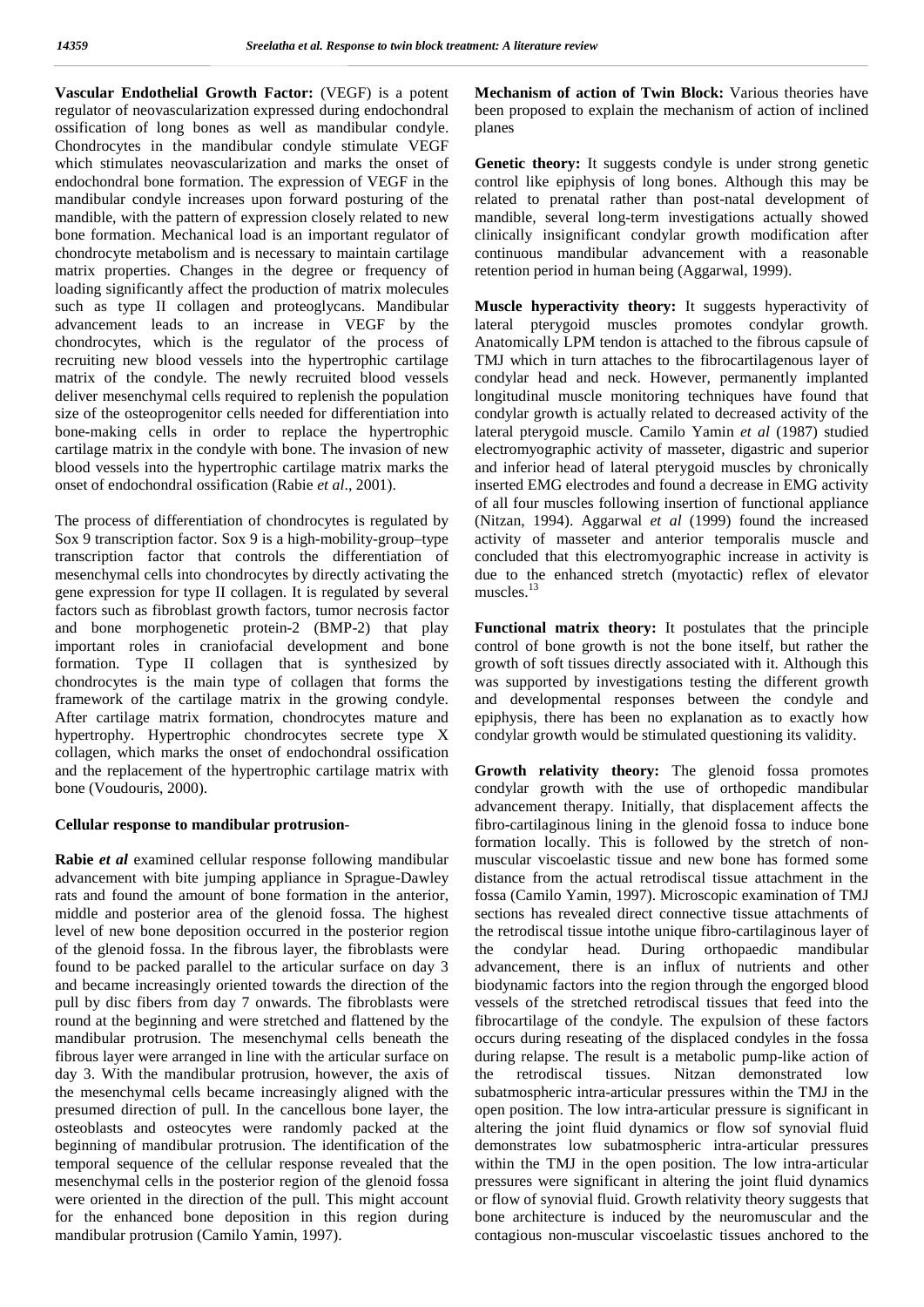glenoid fossa and altered dynamics of the fluids enveloping bone (John De Vincenzo, 1991).

#### **Glenoid Fossa Remodelling Theory**

Woodside (1987) experimented on Macaca fascicularis monkey to demonstrate histologic changes associated with progressive continuous mandibular advancement in juvenile and adolescent monkeys. He found minimum remodeling of condylar cartilage as well as thin pre-chondroblastic and chondroblastic zones at 6 week and 12 week interval. There was no evidence of matrix calcification or remodeling of the osseous trabeculae. The condylar cartilage of the 12-week adolescent showed cell free areas in the superior and anterior regions of the chondroblastic zone. Whereas, there was bone deposition along the posterior border of post glenoid spine and bone resorption along the anterior border. There was dramatic remodeling response of glenoid fossa particularly post glenoid spine. Also, posterior part of articular disk also appeared to proliferate to fill the space created by condylar displacement and contained fibrous tissue and enlarged active fibroblast. This fibrous tissue appears to stabilize anterior condylar displacement. However, it is still possible that such fibrous tissue may resorb after the stimulus is removed and the mandible may partially return toward its original position<sup>15</sup>

### **REVIEW OF LITERATURE-**

De Vincenzo *et al*. (1991) found an increase in mandibular length for 2 years following treatment with Twin block functional appliance therapy which diminished after 3 years, however, no significant difference was found after 4 years (Christine, 2000). Lund *et al*. (1998) in his prospective controlled study investigated skeletal and dental changes produced by Twin block functional appliance therapy findings includes-

### **Skeletal change**

- A mean forward growth/repositioning of the mandible of 2.4 mm (Ar-Pog)
- Increase in the angle SNB.
- No significant maxillary restraint could be demonstrated.
- There was an increase in lower anterior facial height.

### **Dental change**

- The mean overjet reduction of 7.5 mm with 10.8 degree retroclination of upper incisor and 7.9 degree proclination of lower incisors.
- Buccal segment correction by distal movement of upper molars and lower molar movement in anterior and superior direction (Kanoknart, 2000).

Mills *et al* (2000) investigated post-treatment changes following Twin block therapy and concluded as a positive increase in mandibular size can be achieved till 3 years posttreatment, also, there is more uprighting of lower incisors and proclination of upper incisors following treatment. The ramal height increase after treatment is less as compared to the control group (Jean Y.Chen, 2002). Chintakanone *et al*. (2000) assessed condylar as well as articular eminence position following Twin block treatment using magnetic resonance imaging (MRI) and found no evidence of glenoid fossa

remodeling in Twin block group as compared to the control group. Also, the position of condyle at the start of treatment was at the articular eminence but 6 months after the treatment there was reseating of the condyle in the glenoid fossa. More anterior position of the condyle in the glenoid fossa was found in the Twin block group. Regarding disk position, author concluded that Twin block appliance has little effect on disk position (Kevin O'Brien, 2003). Chen (2002) reviewed effect of functional appliance on mandibular growth found the need to re-evaluate the use of functional appliance therapy for mandibular growth as studies differ in treatment timing, patient's compliance and cephalometric reference points (Antana Sidlauskas, 2005). Kevin O'brian (2003) evaluated the effectiveness of early treatment with Twin block appliance and concluded as early treatment with functional appliance does not, on an average change the class II skeletal pattern of a child to a clinically significant level (Ashok Kumar Jena, 2010).

Antanas Sidlauskas (2005) studied skeletal and dentoalveolar effects of Twin block in 34 growing Class II div 1 malocclusion patient's and concluded the increase in mandibular length as demonstrated cephalometrically by Ar- Pog, headgear effect on maxilla, and proclination of lower incisors (Antonarakis, 2007).

Ashok Kumar Jena (2005) evaluated the orthodontic and orthopaedic effect of twin block as being an effective appliance to accelerate the growth of mandible whereas Twin block has a minimal restraining effect on the maxilla and maxillary molars. Twin block results in significant forward movement of lower molars which helps to correct molar relationship. Twin block causes significant proclination of lower incisors (Elvira Marsico, 2011). Antonarakis (2007) observed that Twin block have effects on both maxilla and mandible. On maxilla, it has growth restraining effect whereas mandibular skeletal changes are due to stimulation of condylar growth as well as a certain amount of fossa advancement (Sharma Skeletal, 2002). Elvira Marsico (2011) in her systematic review concluded that Twin block therapy showed a statistically significant increase in mandibular length but not clinically significant, which supports recent research that 2 phase treatment has no advantages over 1-phase treatment. But early treatment can be advantageous to prevent trauma, intercept development of dysfunction, and to provide psychosocial effects (Santhana, 2013).

Sharma *et al*. (2012) studied skeletal and dentoalveolar changes following Twin block treatment and concluded headgear effect on the maxilla and significant mandibular sagittal advancement. Maxillo-mandibular skeletal relationship improvement is due to both skeletal as well as dental changes (Ehsani, 2014). Santhana *et al*. (2013) cephalometrically evaluated treatment results of Twin block and found a minimum restraining effect on maxilla and correction of anteroposterior discrepancy mainly due to efficient mandibular repositioning (Ersin Yildirim, 2014). Ehsani *et al*. (2014) systematically reviewed skeletal, dental and soft tissue changes following Twin block treatment. Results of which includes proclination of lower incisor, retroclination of upper incisor, distal movement of upper molar and mesial movement of the lower molar, increase in mandibular length, forward movement of maxilla Clinically significant restraint of maxillary growth not found. Changes in lower facial height and occlusal inclined plane varied, suggesting the vertical dimensions can be manipulated. No long term changes are available (Kortesi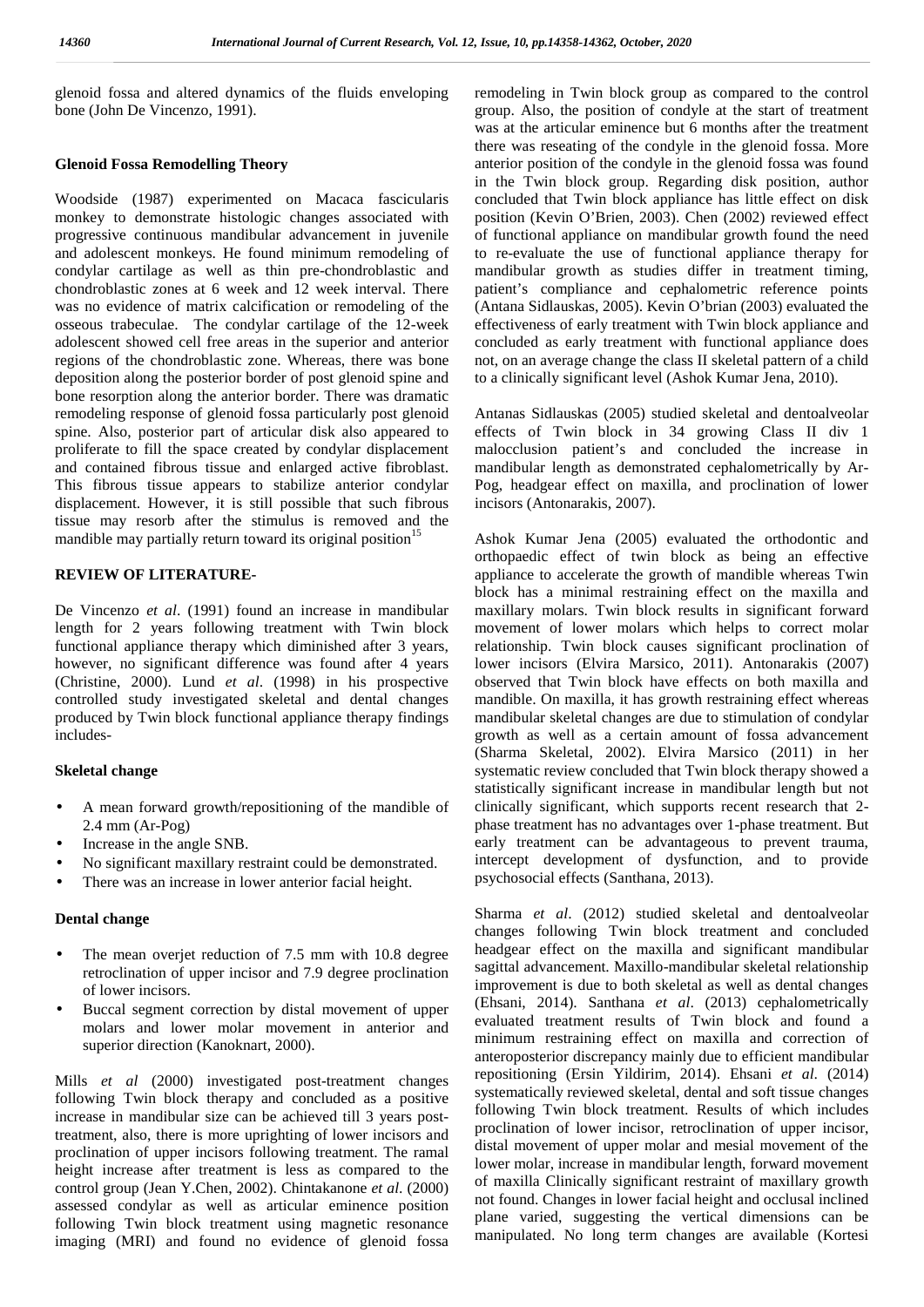Treatment, 2014). Ersin Yildirim (2014) evaluated through CBCT condylar changes in a patient treated with twin block appliance and observed an increase in condylar volume, mandibular length, and intercondylar distance by stimulating the growth of condyle (Susi Caldwell, 1999). Koretsi (2014) systematically reviewed treatment effects of removable functional appliances in patients with skeletal Class II malocclusion and reported minimum skeletal effect contributing to the correction of malocclusion which is clinically insignificant. But among various removable functional appliances, Twin block presents maximum skeletal change (Santhana, 2013).

## **Predicting outcome of Twin block appliance using pretreatment variables**

Caldwell *et al*. (1999) in his prospective study investigated the relationship between various measured pre-treatment parameters and reduction in overjet achieved following Twin block treatment found the most strong correlation between overbite and SNB and percentage reduction of overjet. Using these parameters author constructed a predictive equation for the expected percentage reduction of overjet within 6 months as: Liang, 2014.

Percentage reduction in over jet within 6 months =132+4.9X1- 1.4X2

Where, X1=overbite and X2=SNB angle.

#### **Effect of Twin block appliance on pulmonary functions**

Santhana *et al*. (2013) cephalometrically evaluated changes in the airway dimensions following Twin block treatment and observed a significant increase in upper and lower pharyngeal width and area of bony nasopharynx (Pankaj Pupaneja, 2015). Liang li *et al*. (2014) conducted a CBCT study to evaluate post Twin block changes in upper airway dimensions and found significant enlargement of oropharynx and hypopharynx region, anterior movement of hyoid bone as well as the elliptical shape of oropharynx following Twin block treatment (Chang Zeng, 2013). Pupneja *et al*. (2015) evaluated the effect of Twin block appliance on pulmonary function tests and found a temporary change in lower respiratory tract functions (Andressa, 2014).

**CHEN ZANG and PETER NGAN** (2013) studied effect of Twin block in Obstructive Sleep Apnea children diagnosed with mandibular retrognathia. The sample was selected on the basis of CVMI Stage 2 and 3 and AHI (apnea–hypopnea index) greater than one per hour. A customized Twin block was given to every patient and was instructed to wear 24 hours for an average of 10.8 months found significant forward movement of mandible after Twin block therapy. AHI was significantly dropped in all the patients by 75.9% after Twin block treatment. Therefore, Twin block can be used efficiently in the treatment of Obstructive Sleep Apnea as a mandibular advancement device (MAD). However long term stability following Twin block treatment need to be evaluated (Aslı Baysal, 2011). Andressa *et al*. (2013) evaluated the effectiveness of Twin block in Obstructive Sleep Apnea patients and compared with results obtained with placebo appliance in accordance with Apnea–Hypopnea Index (AHI), Apnea index per hour of sleep, mean oxyhaemoglobin saturation and percentage of rapid eye movement sleep using

prospective longitudinal crossover study design. Found a significant reduction in AHI from 16.3 to 11.7 in the Twin block group. Percentage of REM sleep was also improved in the Twin block group (Chaudhary *et al*., 2016).

**Soft tissue changes following twin block therapy:** Rapid changes occur in the craniofacial musculature in response to the altered muscle function, as a result of which a significant changes in facial appearance are seen within 2 or 3 weeks of starting treatment with Twin block. The rapid improvement in muscle balance is very consistent and is observed on photographs as a relaxed posture within minutes, hours or days of starting the treatment.

Twin block appliance positions the mandible downward and forward, increasing the intermaxillary space. As a result, it is difficult to form anterior lip seal by contact between tongue and the lower lip and patient adopts a natural seal without instruction. As the appliance is worn full time, rapid soft tissue adaptation occurs to assist primary functions of mastication and swallowing. The patient adopts the lip seal when overjet is eliminated in the most natural way possible by eating and drinking with the appliance in the mouth. This encourages a good lip seal as a functional necessity to prevent food and liquid from escaping from the mouth. Therefore good lip seal is obtained with Twin block, without the need for lip exercises.

Singh and Clark (2003), using finite-element scaling analysis, found a reduction in the prominence of lower lip sulcus following Twin block therapy (Flores mill, 2006). Baysal *et al* (2011) compared soft tissue changes following Twin block and Herbst appliance therapy found greater improvement in mandibular soft tissue following twin block therapy. Twin block results in greater advancement of soft tissue pogonion and lower lip. Chaudhary *et al*. (2015) retrospectively evaluated one-year post-treatment soft tissue changes in Twin block and Forsus FRD with 10 samples in each group with the mean age of 12.5+/-1.5yrs and observed statistically significant soft tissue changes in both Twin block and Forsus FRD. Twin block showed statistically significant changes in the soft tissue including lower anterior facial height, soft tissue profile angle, Holdaway angle, nasolabial angle, and mentolabial sulcus angle. The changes in the middle third of face following twin block treatment were statistically significant but clinically insignificant due to the small magnitude of changes and association with normal growth.

Flores-Mil *et al*. (2015) in systematic review assessed the soft tissue changes following Twin block therapy in Class II div 1 malocclusion patient concluded statistically significant changes in soft tissue profile but the magnitude of this changes may not be perceived clinically. There were no changes found in the anteroposterior position of the lower lip and soft tissue menton.

#### **Conclusion**

As a new century approaches, the integration of orthodontic and orthopedic techniques offers a new initiative in restoring facial balance for patients who present skeletal growth discrepancies. However, most of the studies explaining mechanism of action are carried out on animals and therefore, extrapolation of their results to human is questionable to cesrtain extent.